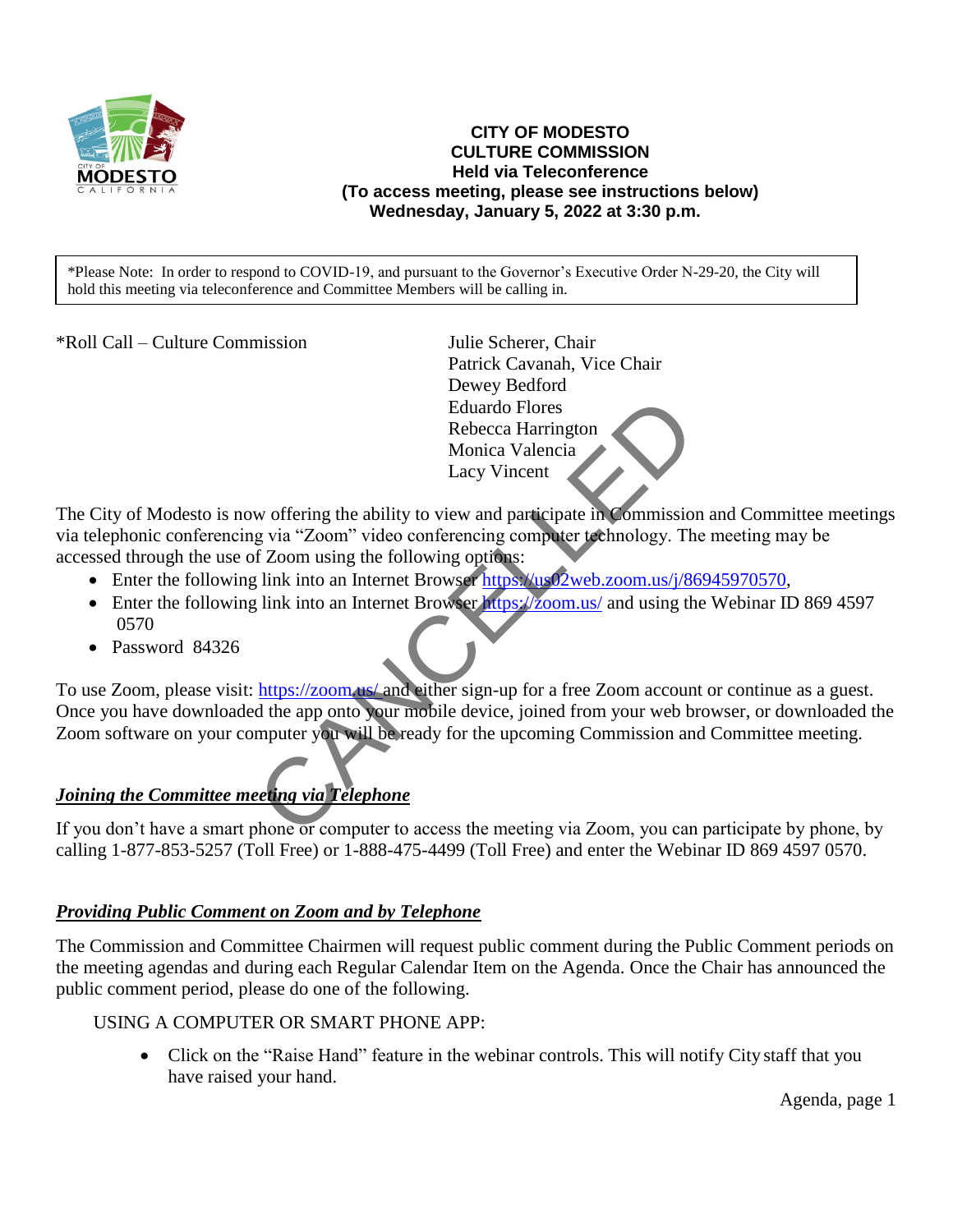- City staff will unmute your microphone when it is your turn to provide public comment.
- A prompt will appear to confirm you would like to be unmuted and then you will have three minutes to provide public comment.
- Once your public comment has ended, you will be muted again.

USING A REGULAR PHONE (not using a computer or smart phone APP):

- Dial \*9 (star 9), this will notify City staff that you have "raised your hand" for public comment.
- City staff will unmute your microphone when it is your turn to provide public comment.
- You will hear "you are unmuted" and then you will have three minutes to provide public comment.
- Once your public comment has ended, you will be muted again.
- If your phone is unmuted, and you are unable to be heard, the host may ask that you Dial  $*6$  to toggle mute on/off in Zoom. Example 12<br>
ment.<br>
ment.<br>
envide comment has ended, you will be muted again.<br>
me is unmuted, and you are unable to be heard, the host may<br>
con/off in Zoom.<br>
<u>ces/support</u><br>
it is support<br>
it is support<br>
it is support<br>
it is

### *Additional Zoom resources/support*

Please visit Zoom's website support page on helpful tips to prepare for the meeting: <https://support.zoom.us/hc/en-us/categories/201146643>

# **AGENDA**

(NOTE: Any and all of the following agenda items are subject to action being taken by the Culture Commission.)

### **I. CALL TO ORDER – Via Teleconference (ZOOM)**

### **II. APPROVAL OF MINUTES**

ACTION: Consider approving the minutes of the November 3, 2021 meeting.

### **III. WRITTEN COMMUNICATIONS**

None.

### **IV. OLD BUSINESS**

- A. Alternate City Flag Review of Application and Rules
- B. Review of Mellis Family dedication plaque verbiage
- C. Landmark Preservation Committee Representative Update and 2022 Representative Selection

### **V. NEW BUSINESS**

A. Culture Commission Annual Report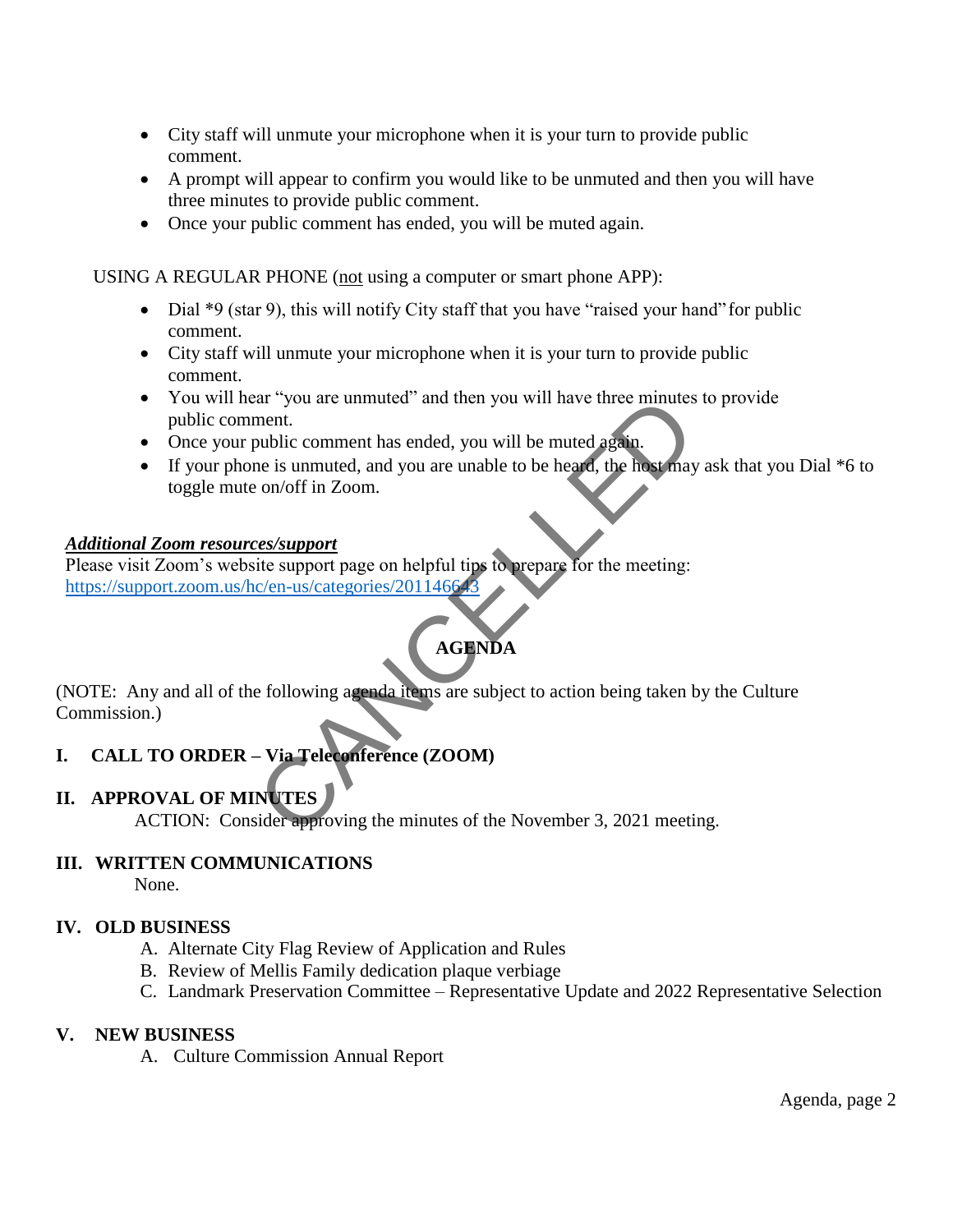### **VI. ORAL COMMUNICATIONS**

These may be presented only by interested persons in the audience. Under State law, Committee members may respond to matters being presented under this item only as follows:

A. Briefly respond to statements made or questions asked.

- B. Ask a question for clarification.
- C. Provide a reference to staff or other resources for factual information.
- D. Request staff to report back at a subsequent meeting.
- E. Finally, a Committee member or the Committee itself may take action to direct staff to place a matter of business on a future agenda.

### **VII. MATTERS TOO LATE FOR THE AGENDA**

(These may be presented by members of the Culture Commission and staff, upon determination by a majority vote that an emergency exists, as defined by State law, or by a 2/3 vote that [1] there is a need to take immediate action and [2] that the need for action came to the Committee's attention after the agenda was posted.)

### **VIII.CURRENT AND UPCOMING CULTURAL EVENTS**

Downtown Modesto Art Walk –  $3^{rd}$  Thursday of the Month –  $6.00-8:00$  p.m. – [http://modestoartwalk.com](http://modestoartwalk.com/)

Event Media Sites: <http://www.modestoview.com/catetory/event-calendar> https://www.galloarts.org [http://www.thestate.org](http://www.thestate.org/) http://visitmodesto.com/calendar/default.asp

### **IX. ADJOURNMENT**

The next scheduled Culture Commission meeting will be held via teleconference on Wednesday, February 2, 2022 at 3:30 p.m.

NOTE: Copies of this agenda are on file at the Modesto-Stanislaus Library Reference Room, 1500 I Street, Modesto, and in the Office of the City Clerk, Tenth Street Place, 1010 Tenth Street, Modesto. A copy of this agenda may be obtained in the Office of the City Clerk. CANCELLED

Posted pursuant to Government Code Section 54954.2 on \_\_\_\_\_\_\_\_\_\_\_\_\_\_\_\_\_\_\_\_\_\_\_\_\_\_\_, at by on the bulletin board at Tenth Street Place.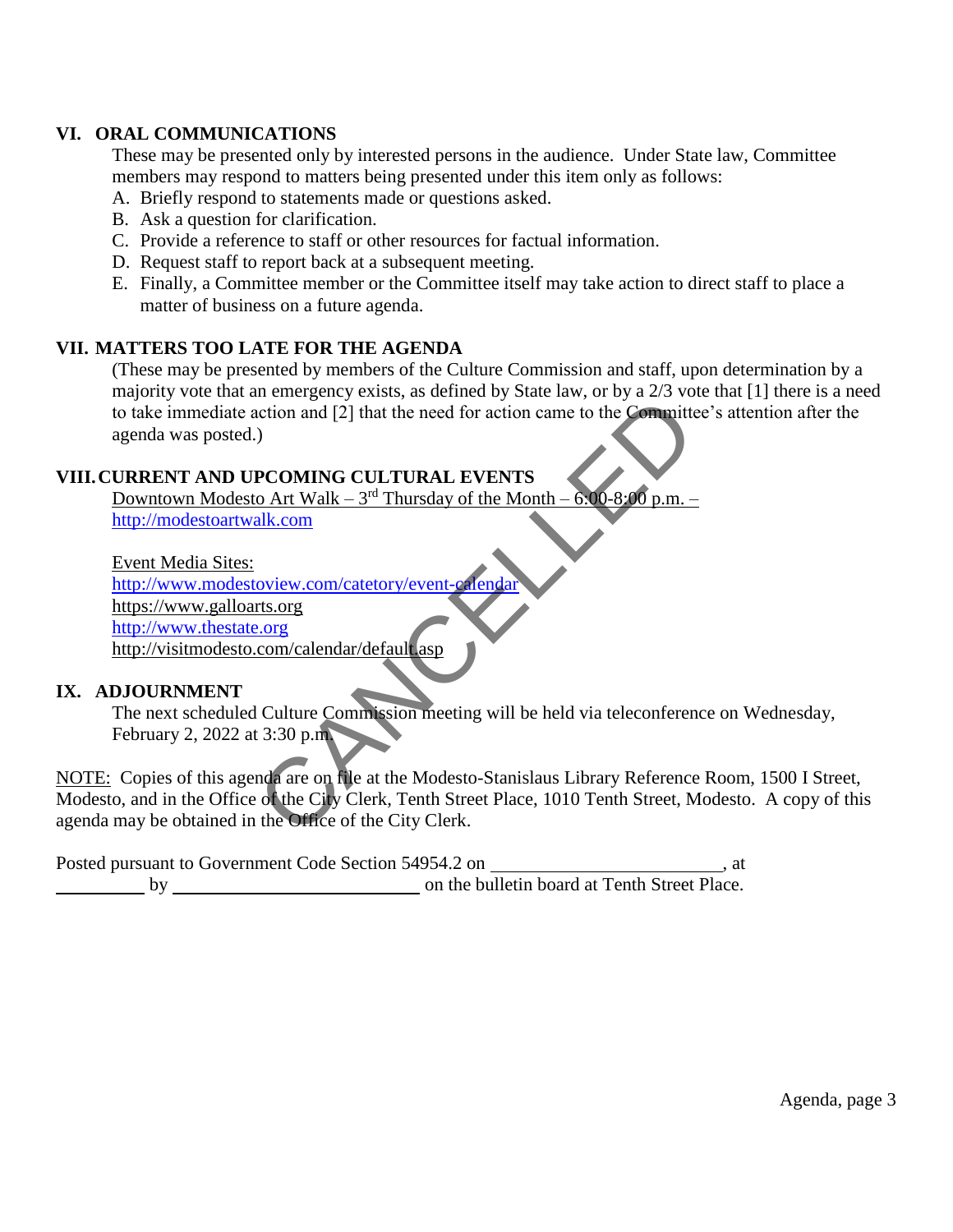

### City of Modesto **CULTURE COMMISSION** Wednesday, November 3, 2021 3:30 PM Held via Teleconference

### **MINUTES**

### I. CALL TO ORDER/ROLL CALL

The meeting called to order by Chair Julie Scherer at 3:37 PM.

Commissioners Present: Julie Scherer, Chair, Patrick Cavanah, Vice Chair, Dewey Bedford and Monica Valencia

Commissioners Absent: Lacy Vincent, Rebecca Harrington, Eduardo Flores

Staff Present: Marco Sepulveda, Valerie Garcia

Public Present: None

- II. APPROVAL OF MINUTES **ACTION: Motion (Cavanah/Valencia)** 4/0 approving of the minutes of the October 6, 2021 meeting.
- III. WRITTEN COMMUNICATIONS None.

### IV. OLD BUSINESS

A. Landmark Preservation Committee – Representative Update Vice Chair Cavanah reported there has not been a meeting since the last update. Next month's agenda will include a vote on the Culture Commission Landmark Preservation Committee Representative for 2022. Example 1:<br>
Marco Sepulveda, Valerie Garcia<br>
11: Motion (Cavanah/Valencia) 4/0 approving of the minutes reting.<br>
<u>CANCELLED CONVINICATIONS</u><br>
COMMUNICATIONS<br>
COMMUNICATIONS<br>
COMMUNICATIONS<br>
COMMUNICATIONS<br>
ESS<br>
COMMUNICATIO

### V. NEW BUSINESS

A. Culture Commission Scope Review

Marco Sepulveda reviewed the Culture Commission Bylaws and Public Art Ordinance in the Modesto Municipal Code attachments in the agenda packet. Commissioners elected to add this item to the next agenda in order to have more time for review and feedback.

VI. ORAL COMMUNICATION None.

### VII. MATTERS TOO LATE FOR THE AGENDA

- A. Chair Scherer requested to add an update to the Alternate City Flag on the next agenda.
- B. Chair Scherer requested to add an RFP for a 150<sup>th</sup> year celebration commemorative mural on the next agenda.
- C. Chair Scherer and Marco Sepulveda requested to add the Culture Commission annual report on the next agenda.
- VIII. CURRENT AND UP-COMING CULTURAL EVENTS None.
- IX. ADJOURNMENT

The meeting was adjourned at 3:57 PM. The next scheduled Culture Commission meeting will be held via teleconference on Wednesday, December 1, 2021 at 3:30 p.m.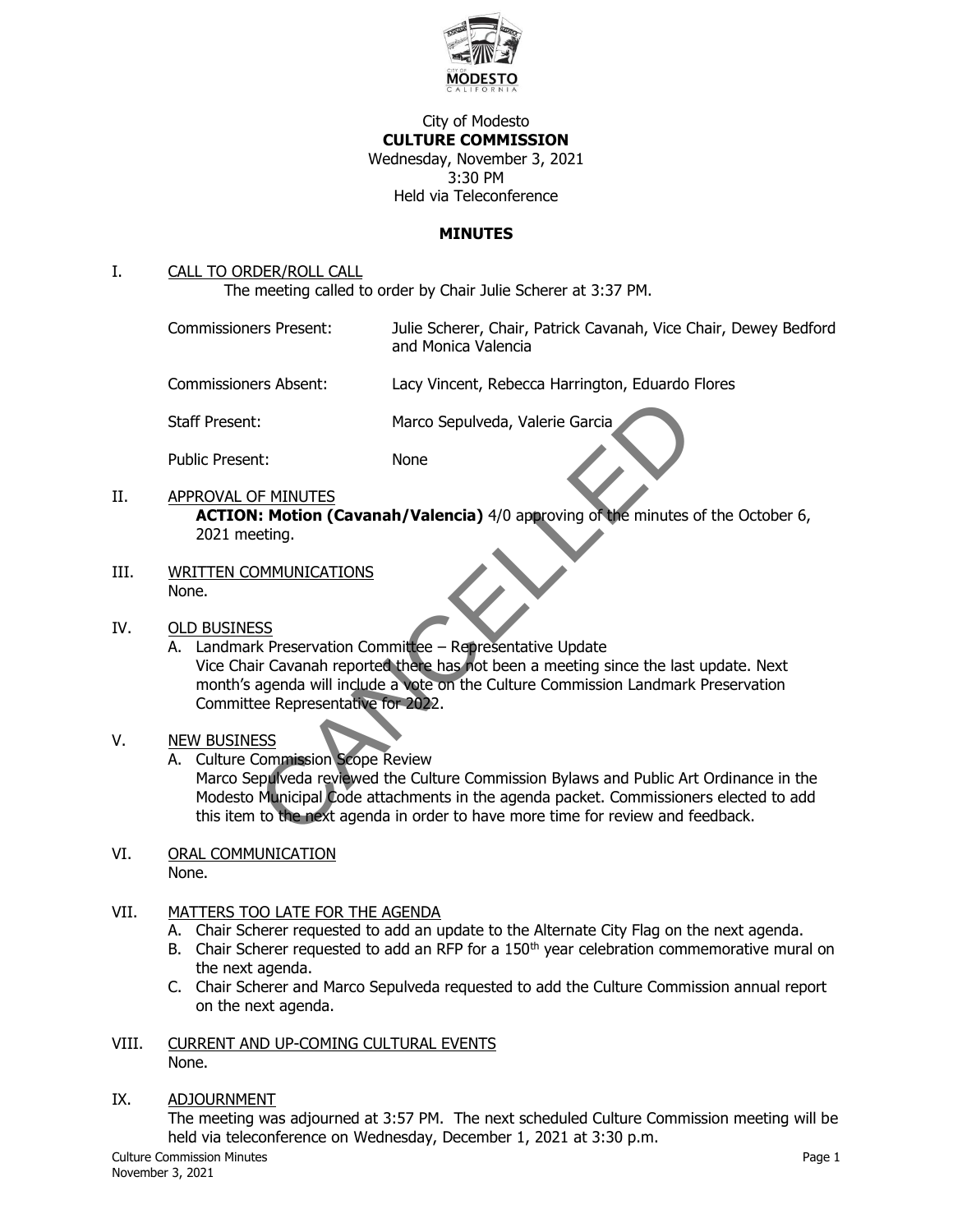### **City of Modesto Culture Commission January 5, 2022 Alternate City Flag Project**

### **CREATION OF UPDATED CITY OF MODESTO FLAG PROPOSAL:**

To create an updated version of Modesto's City Flag that will harbor enthusiasm, unification and positivity in the after wake of COVID-19

### PROCESS:

The Culture Commission will create a marketing campaign and promote and distribute information to the public for submission for this updated flag design. There will be a submission form available on the City's website. Submissions must be made by: \_\_\_\_\_\_. The Culture Commission subcommittee will review these entries and bring a selection of entries to the full Culture Commission for consideration. Once a selection is made, a recommendation will be sent to Council.

It is up to the discretion of the Culture Commission to request alteration or modification to a winning flag concept. and thing a selection of eintres to the functioned commission and e, a recommendation will be sent to Council.<br>Tions:<br>Tions:<br>Tions:<br>ag be clearly identified from a distance)<br>the meaning behind the flag design.<br>to 3 or less

### DESIGN CONSIDERATIONS:

- Basic design (can flag be clearly identified from a distance)
- Symbolism (what's the meaning behind the flag design)
- Please limit colors to 3 or less
- No words
- Design must be original

### DISCLOSURES:

- Unknown is the possible need to update flag design again in the future
- All submission documents will not be returned
- At this time, there is no monetary compensation for winning design concept
- Winning flag design will have all copy rights forfeited to the City of Modesto
- City of Modesto reserves the right to modify the design concept

### **REVIEW OF CONTEST DOCUMENTS:**

- -Flag Design Contest Rules
- -Flag Design Contest Application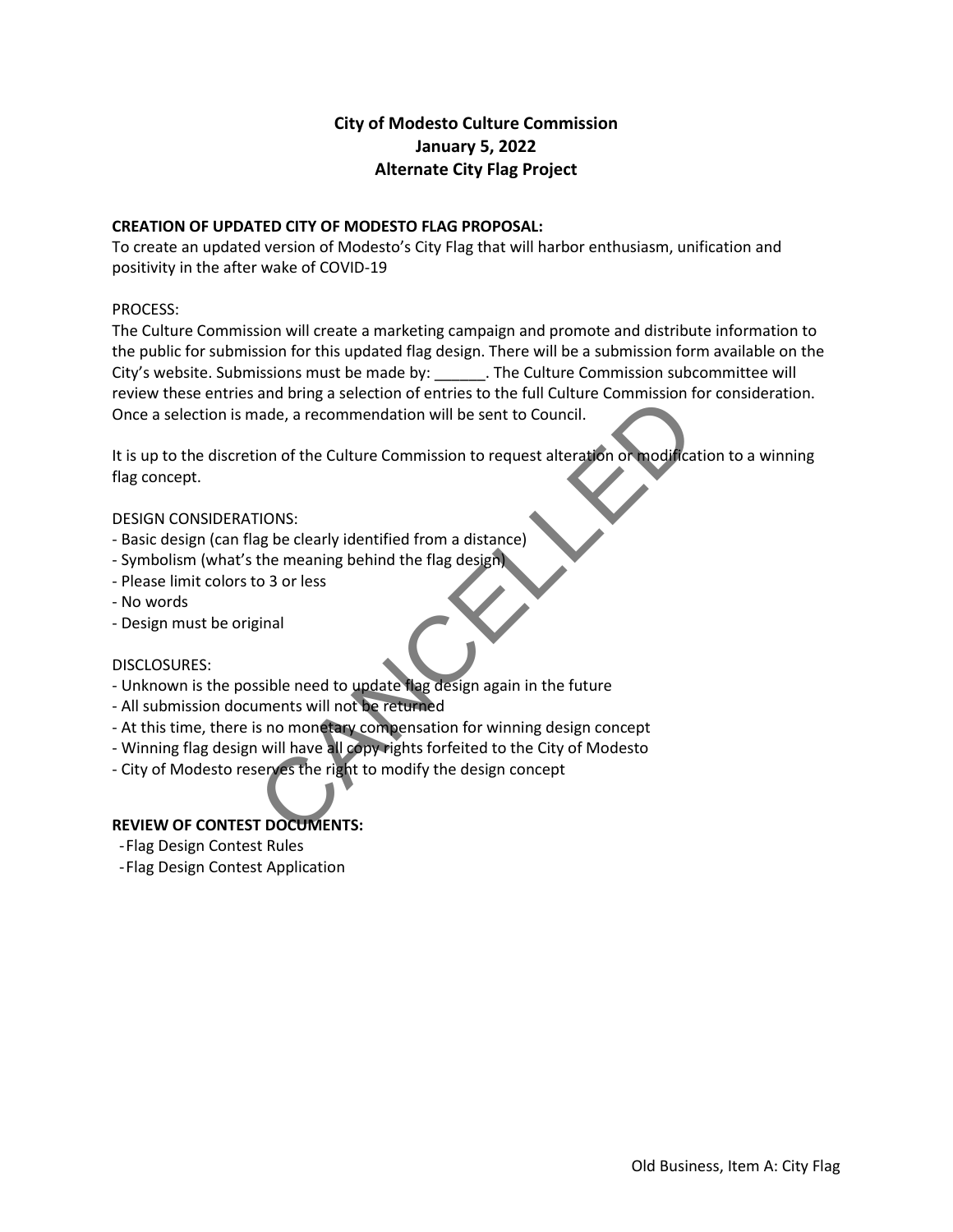

# **CITY OF MODESTO CITY FLAG DESIGN CONTEST**

**The City of Modesto and Modesto Culture Commission is proud to sponsor the City of Modesto City Flag Design Contest (the "Contest") to commemorate the beauty and unique heritage of Modesto. Substantially as described in these rules, and by participating, each participant agrees as follows:**

- **1**. **VOID WHERE PROHIBITED**. All federal, state, and local regulations apply.
- **2. ELIGIBILITY:** The Contest is open to all legal U.S. residents, regardless of age, residing within the City of Modesto limits. Individuals under the age of 18 must provide parental consent to participate in the contest. City of Modesto employees, Culture Commission members, and judging panel members, their immediate family members and household members are not eligible to participate or win. The term "immediate family members" includes spouses, parents, siblings, grandparents, children, grandchildren and cohabiting significant others. Design contest (the contest ) to commentionate the bear<br>to. Substantially as described in these rules, and by parti<br>as follows:<br>THERE PROHIBITED. All federal, state, and local regulations<br>INTY: The Contest is open to all l
- **3. CONTEST PERIOD:** The contest will begin on Saturday, October 1, 2016 and will run through Saturday, December 31, 2016.
- **4. PARTICIPATION:** No purchase is necessary to enter this contest. To participate, create and submit an original work of art to serve as the Modesto City Flag, artwork must be received by Friday, December 30, 2016 at 5:00 pm PST (the "Submission Deadline"). Individuals may submit up to two (2) entries.
- **5. FINALIST SELECTION:** Immediately after the Submission Deadline has passed, the panel of judges will review the eligible submissions from all entries received and select up to three (3) contest finalists in its sole discretion, and recommend the grand prize winner to the City Council. The panel of judges will consider the following factors based on the principles of "Good Flag, Bad Flag – How to Design a Great Flag: 1) Keep it simple, 2) Use meaningful symbolism, 3) Use of two to three basic colors, 4) No lettering or seals, and 5) Be distinctive or related.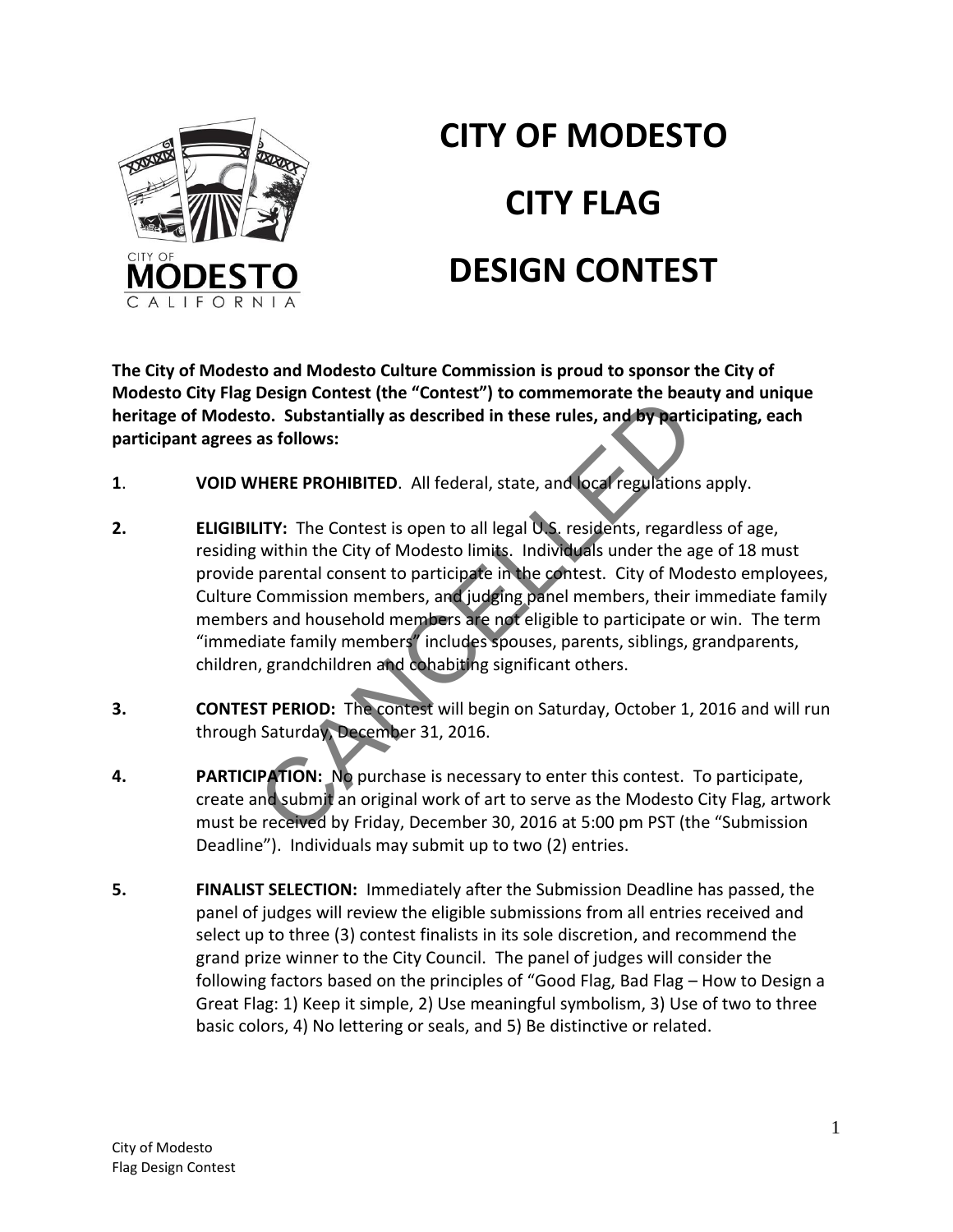In addition, the panel of judges will select up to three (3) finalists and two (2) honorable mentions in its sole discretion for entries by students under eighteen years of age.

The finalists' submissions may be posted on the City of Modesto's web page at [www.modestogov.com](http://www.modestogov.com/) and/or on the City's social media pages. Modesto residents will have an opportunity to weigh in on their favorite flag online, the outcome of which may be a factor (but not the sole factor) in the City of Modesto's City Council's final determination of the Contest grand prize winner. By entering a submission, participants agree to the City of Modesto's use of their name, age, on the City's Modesto website and Facebook page, as well as the display of their artwork and information pertaining to their submission without additional consideration.

- **6. WINNER SELECTION:** The Modesto City Council has the sole discretion to select the grand prize winning design as the official City flag, or to decline to so. The City may cancel the contest at any time in its discretion. The office of the Mayor and Council will notify the winner by mail. If it is determined that the candidate is not eligible to participate or receive a contest prize, in the City Council's sole judgment and discretion, another candidate may be selected.
- **7. ARTWORK CRITERIA:** Artwork must use the 8.5" x 11" template provided with the entry form, although the artwork size does not necessarily have to be the exact size of the page. Entrants must also include a reduced-size version at 1" x 1.5" as indicated on the entry form. Artwork submitted by electronic mail must include the entry form and should be in JPEG or PDF format. The Modesto Culture Commission will accept artwork in color, black & white, paper, or digital format. Work should not be matted. **Entries will not be returned.** R SELE[C](https://portlandflag.files.wordpress.com/2014/09/2013_gfbf_final_web.pdf)TION: The Modesto City Council has the sole discretize winning design as the official City flag, or to decline to the contest at any time in its discretion. The office of the N<br>ify the winner by mail. If it is deter

Artwork should, as far as possible, follow the conventions of good flag design as outlined in the following document: https://portlandflag.files.wordpress.com/2014/09/2013\_gfbf\_final\_web.pdf

More information on flag design is available in the following video: [http://www.ted.com/talks/roman\\_mars\\_why\\_city\\_flags\\_may\\_be\\_the\\_worst\\_design](http://www.ted.com/talks/roman_mars_why_city_flags_may_be_the_worst_designed_thing_you_ve_never_noticed?language=en) ed thing you ve never noticed?language=en

**ARTWORK MUST BE ORIGINAL and, except as expressly indicated in these Rules, cannot be based upon, derived from, or include in any way, in whole or in part, the protected work of any third party or in any way infringe upon a third party's proprietary or other rights.**

**Indemnification: As a condition to being allowed to participate in the Contest, participants agree to indemnify and hold harmless the City of Modesto, Modesto Culture Commission and their employees, members and agents from any and all**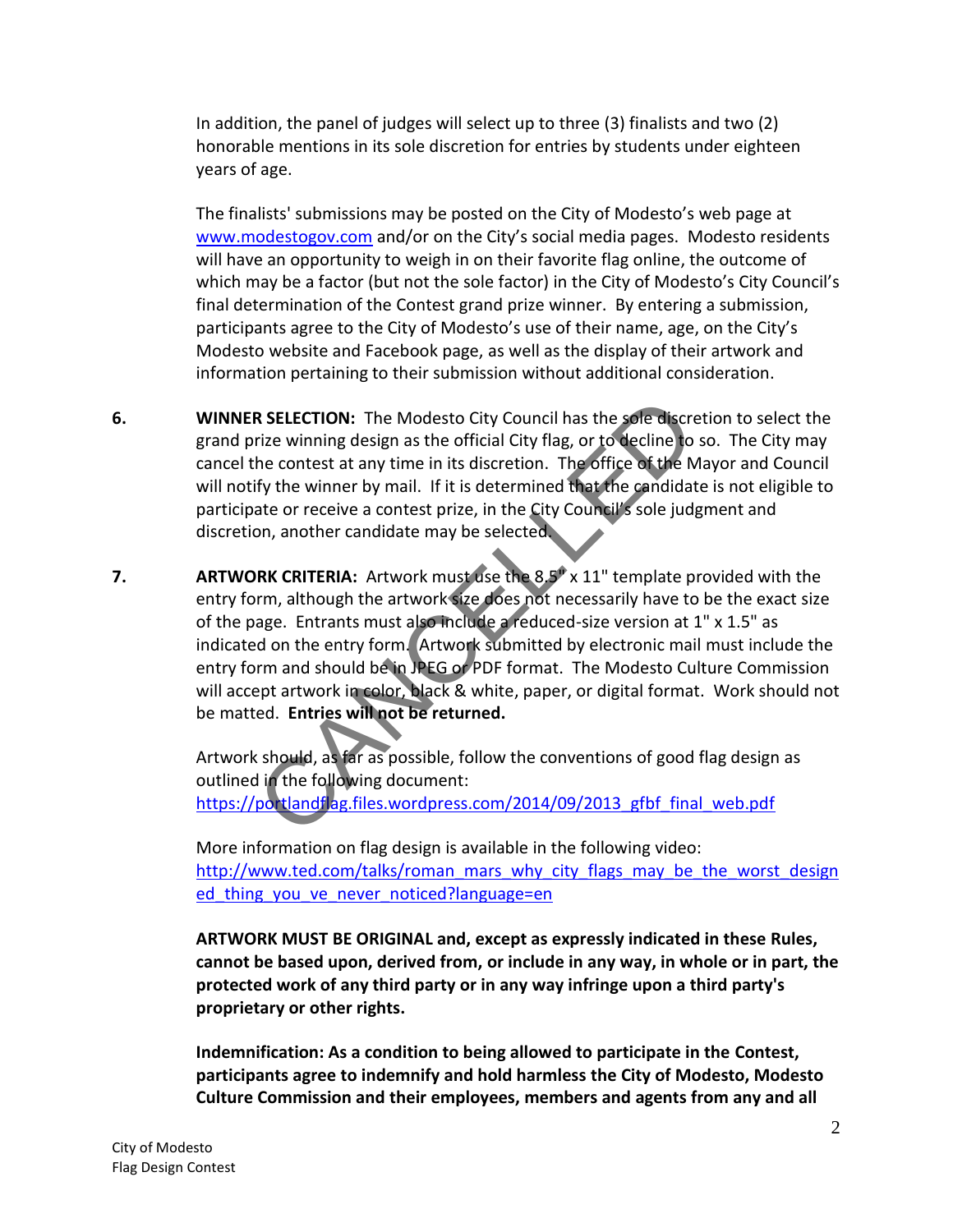**claims, damages, costs and expenses (including reasonable attorneys' fees) arising out of any submission that violates the terms of this provision or in any way infringes or allegedly infringes upon the proprietary or other rights of any third party. If a submission is based upon, derived from, or includes in any way, in whole or in part, the work of any third party, the participant must include with their submission proof of ownership in or a license to use such third-party work. Failure to comply with this provision will result in immediate disqualification from the Contest.**

- **8. Submissions:** Artwork will be accepted in person at the City of Modesto at 1010 Tenth Street, Suite 3300, Modesto, CA 95354, by U.S. Mail to City of Modesto, PO Box 642, Modesto, CA 95354, or by e-mail to modestoflagcontest@modestogov.com. Entries must be accompanied by a completed entry form. All entries must be received by Friday, December 30, 2016 at 4:30 pm PST. Late, incomplete or ineligible submissions will not be considered. Entries may be displayed at the City of Modesto main lobby from January 16, 2017 through February 10, 2017.
- **9. Prize:** The grand prize winner will receive an honorarium payment of five-hundred dollars (\$500.00), which payment shall constitute a "buyout" of all rights in and to the original artwork by the City of Modesto.

As a condition to receiving the prize, the winner must complete and sign a Winner's all liability in connection with winner's participation in the Contest, acceptance of the prize, the use or non-use of the prize, and any third-party claims of infringement related to the winner's submission. The Winner's Affidavit will further confirm that the winner has transferred to the City of Modesto all rights in and to the artwork, the City of Modesto shall thereafter own the artwork exclusively, including all copyrights in it, and that the winner has assigned all such ownership rights to the City of Modesto. oriagcontest@modestogov.com. Entries must be accompated entry form. All entries must be received by Friday, Deepm PST. Late, incomplete or ineligible submissions will not may be displayed at the City of Modesto main lobby

Proper identification is required to claim the prize. All prizes are awarded "as is." Prizes are nontransferable and cannot be exchanged or sold.

The first place finalist, under eighteen years of age, will receive two complimentary tickets to a local event or show. Additional prizes may be awarded to second and third place winners under eighteen years of age, as well as any honorable mentions.

- **10. Taxes:** All State, Local, Federal and or other taxes, duties, tariffs, title fees, licensing fees, or other fees for prizes awarded become the sole responsibility of the winner.
- **11. Odds:** Odds of winning depend on a number of factors including the number of eligible entries received.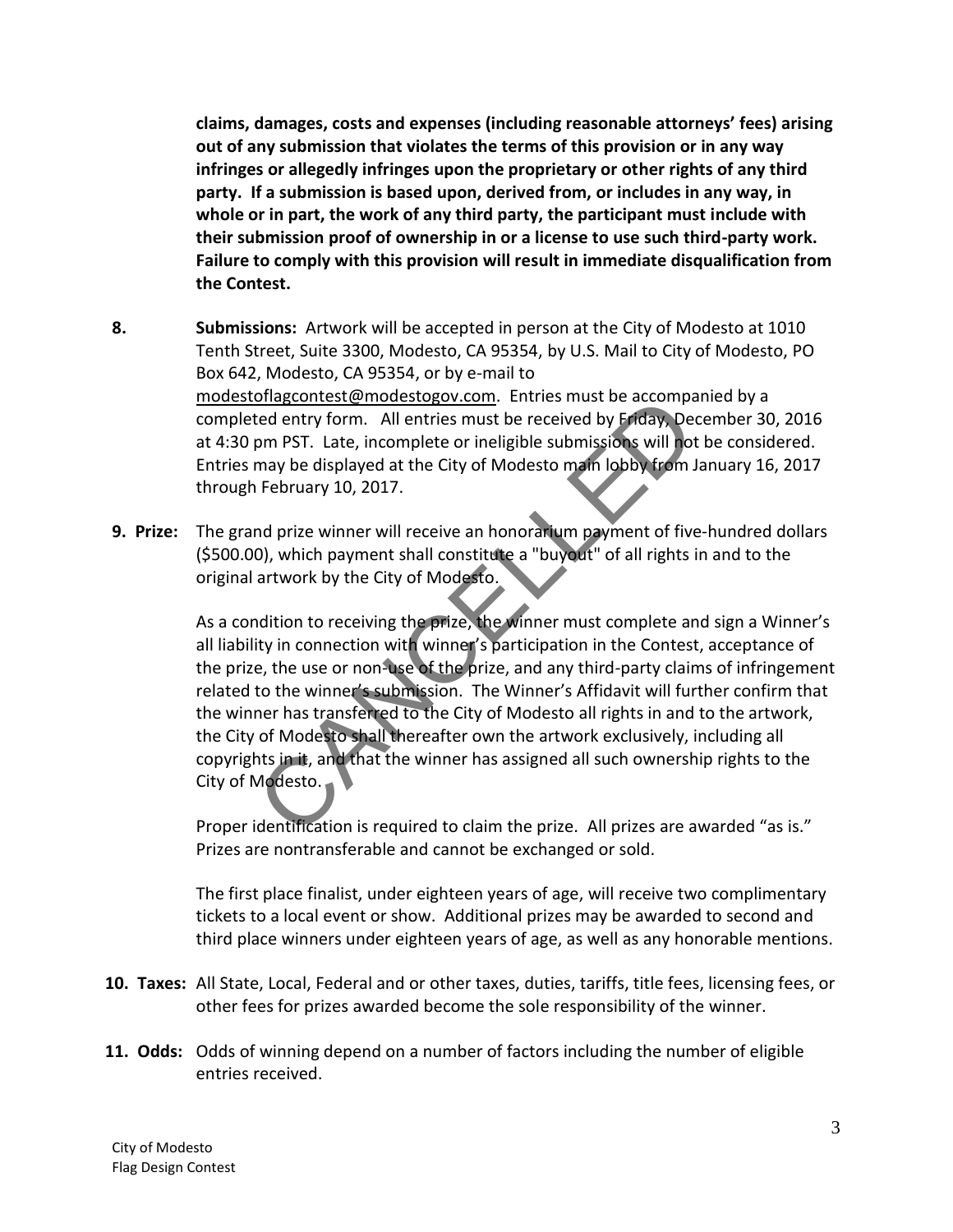- **12.** All City of Modesto and judging panel decisions regarding the submissions, the prize, the selection of the finalists and winner, and the interpretation of these rules shall be final. Each participant, by virtue of entering the Contest, agrees to accept the City of Modesto and the City Council's decisions as final and binding.
- **13.** All entrants and winners agree that the City of Modesto and Modesto Culture Commission, their employees, members and agents shall have no liability for any injury, misfortune, or damage to either persons or property incurred by entering, participating in, winning, or losing any contest and/or by the use or non-use of any prize received in connection with this contest.
- **14.** The City of Modesto and the Modesto Culture Commission are not responsible for any incorrect or inaccurate information entered by website users, and assumes no responsibility for any error, omission, interruption, deletion, defect, delay in operation or transmission, communications line failure, theft or destruction or unauthorized access to its website. The City of Modesto and the Modesto Culture Commission are not responsible for any mechanical telephone error, failure or omission, lost or misdirected mail or faxes, neglect on the part of the U.S. Postal Service or other mail carrier, or e-mail service disruptions.
- **15.** All participants, finalists and winners agree to give the City of Modesto, its licensees, affiliates, successors, and assigns the irrevocable and unrestricted right to use, reuse, broadcast, or publish their name, city of residence, photo, video tape, film or any other likeness, including portraits and pictures, in whole or in part, as part of a composite, retouched or distorted in character or form, and winner's voice, recorded or live, for any reason the City of Modesto deems necessary without compensation, unless prohibited by law. All winners release, discharge, and agree to save harmless the City of Modesto, its directors, agents and representatives from any and all claims they may have against the City of Modesto in connection with the taking, production, or the use of winners' name, city of residence, any photo, video tape, film or any other likeness, including portraits and pictures, in whole or in part, as part of a composite, retouched, or distorted in character or form and without restrictions as to any changes, transformations or alterations, and including winners' voices, recorded or live. All winners further acknowledge that the City of Modesto owns or will own exclusively any photographs of such winners used for such purposes, including the copyrights in them, regardless of the form in which they have been or may be produced and used, and all winners assign all such ownership rights to the City. oriett or inacturate information entered by website users,<br>sibility for any error, omission, interruption, deletion, defecton or transmission, communications line failure, theft or de<br>orized access to its website. The City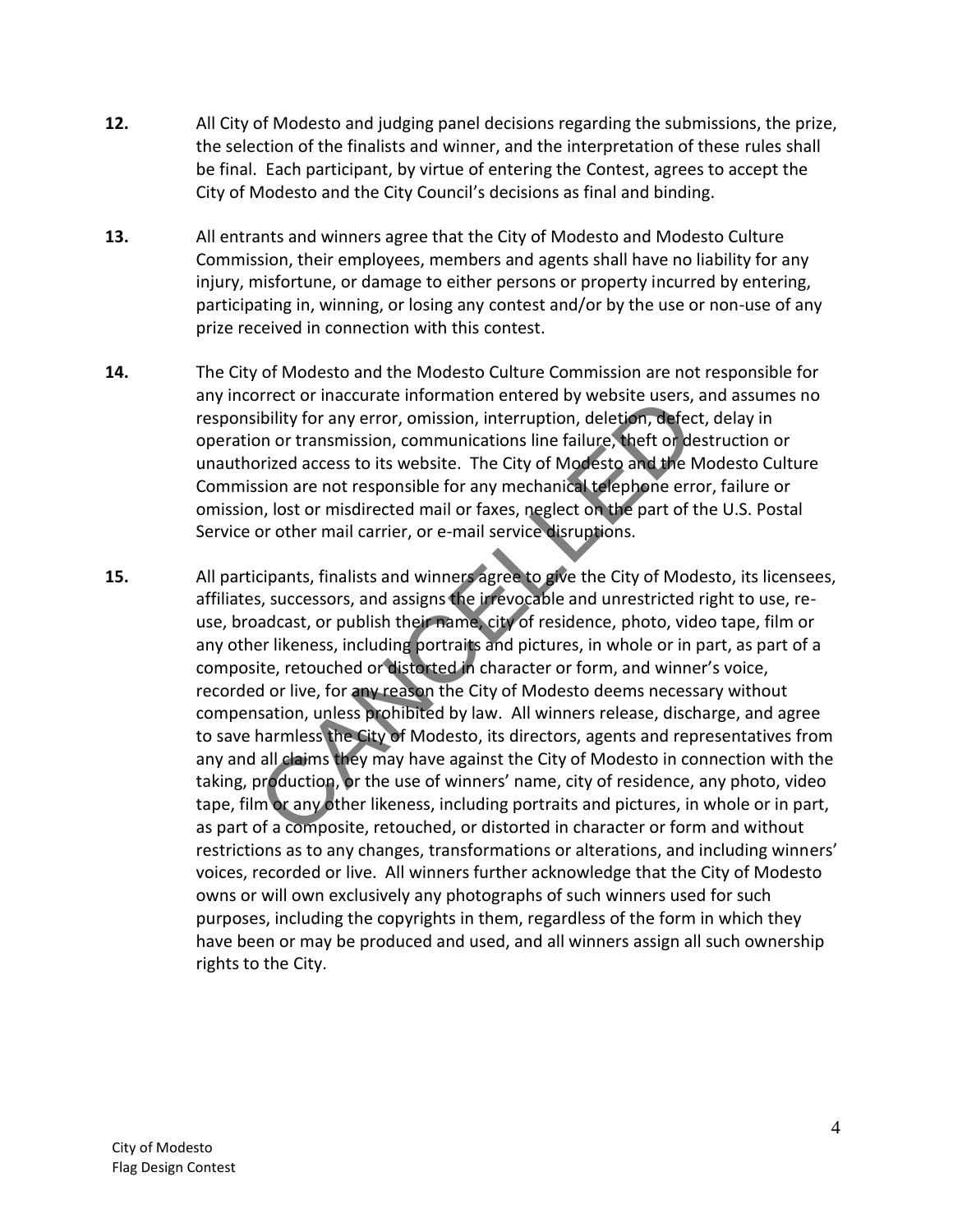

# **Modesto Flag Design Contest**

### **ENTRANT INFORMATION (Required) ARTWORK CRITERIA**

| Name:                                                                                                                                                                                                                                                   | Artwork must use the attached 8.5" x 11"<br>$\boldsymbol{v}$<br>template, although the artwork size does                                                                                                        |
|---------------------------------------------------------------------------------------------------------------------------------------------------------------------------------------------------------------------------------------------------------|-----------------------------------------------------------------------------------------------------------------------------------------------------------------------------------------------------------------|
| Age:                                                                                                                                                                                                                                                    | not necessarily have to be the exact size<br>of the page.                                                                                                                                                       |
| <b>Mailing Address:</b>                                                                                                                                                                                                                                 |                                                                                                                                                                                                                 |
|                                                                                                                                                                                                                                                         | Artwork must also be reproduced in the<br>$\overline{\mathbf{v}}$<br>$1"$ x $1.5"$ box below.                                                                                                                   |
| Home Phone:                                                                                                                                                                                                                                             | Artwork submitted by electronic mail<br>V<br>must include the entry form and should                                                                                                                             |
| Mobile Phone:                                                                                                                                                                                                                                           | be in JPEG or PDF format.                                                                                                                                                                                       |
| Email Address:                                                                                                                                                                                                                                          | Label the top edge with "TOP" to show<br>$\boldsymbol{\nabla}$<br>vertical or horizontal orientation                                                                                                            |
| School (if applicable):                                                                                                                                                                                                                                 |                                                                                                                                                                                                                 |
| <b>Entrants under age 18:</b><br>I understand that the City of Modesto may use my<br>child's name, age, and photo along with his or her<br>artwork for publicity purposes, as described in the<br>contest rules.<br><b>Parent or Guardian signature</b> | Adhere to the following "Good Flag, Bad<br>Flag" Guidelines<br>1. Keep it simple<br>2. Use meaningful symbolism<br>Use 2-3 basic colors<br>3.<br>4. No lettering or seals<br>Be distinctive or be related<br>5. |
| Date:                                                                                                                                                                                                                                                   |                                                                                                                                                                                                                 |

*Please describe how your flag represents the City of Modesto (150 words or less):*

*Entries will be accepted in person at the City of Modesto at 1010 Tenth Street, Suite 3300, Modesto, CA 95354, by U.S. Mail to City of Modesto, PO Box 642, Modesto, CA 95354. Entries will be accepted by email to modestoflagcontest@modestogov.com. Electronic entries should be submitted in JPEG or PDF format. All entries must be received by XXXXX 4:30 pm PST. Late, incomplete or ineligible submissions will not be considered.* 

 *I have read and understand the contest rules.*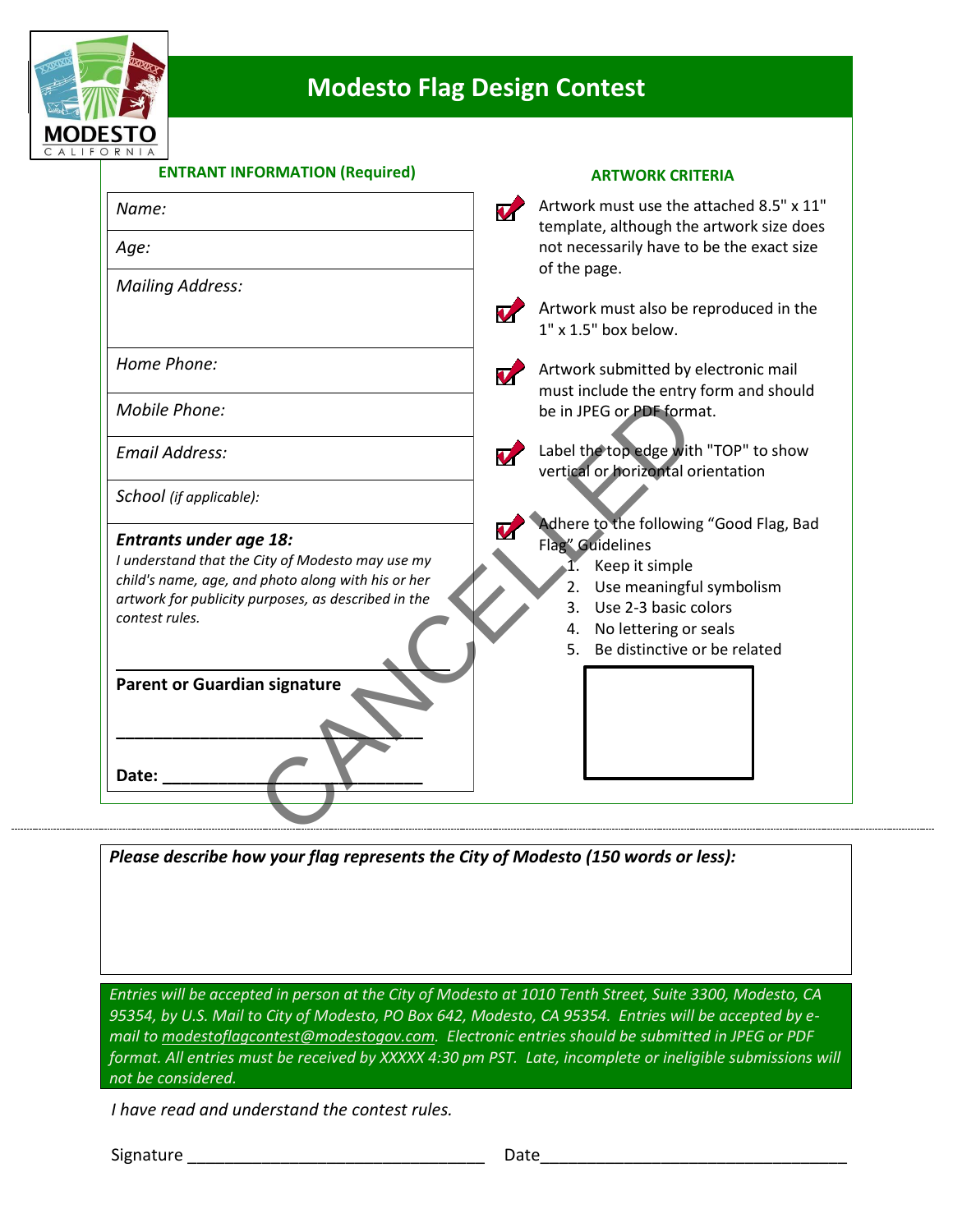